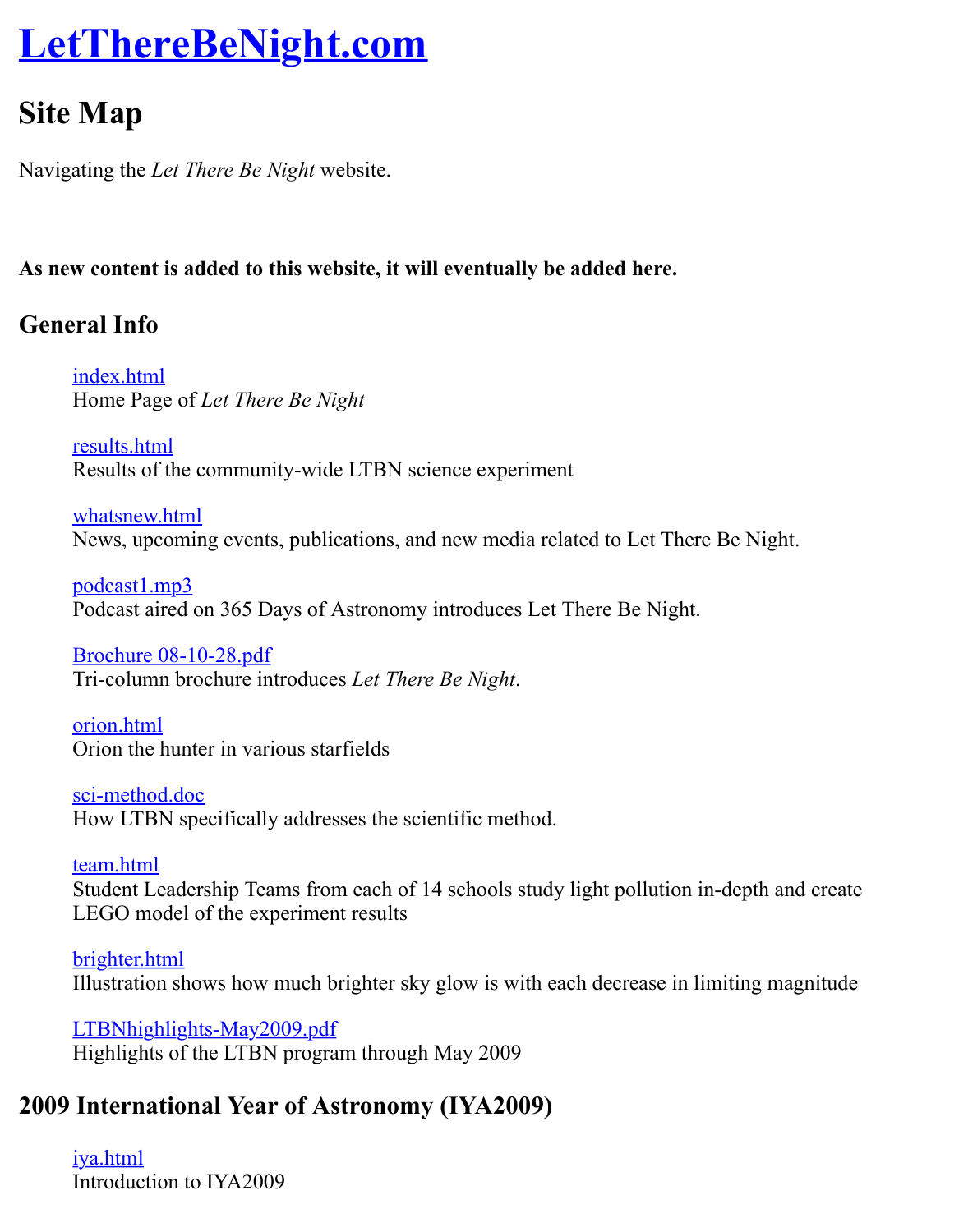# **(Not [Just For\)](http://www.lettherebenight.com/galileo.html) Planetariums**

#### pltm.html

Introduces *Let There Be Night* DVD and online resources for multiple users, with emph [the planetarium](http://www.lettherebenight.com/secondlife.html) community

### dvd.html

Details of the contents on the 2-disc set with links to some content. To purchase the 2-DVD set, see the GLPA Online Store.

### [dvd-open.](http://www.lettherebenight.com/pltm.html)html

Okay, so how do you access the oodles of additional files on Disc 2, which is a DVD R containing five videos on the main menu plus many folders within the disc? See this.

## **For Teachers**

### teachers.html

[Both overview](http://www.lettherebenight.com/dvd-open.html) and details of what the role of teachers will be in the classroom. Links in activities, teacher packets, questions for consideration, Indiana standards, teacher in-ser schedule, and IDA Tools for Teachers.

"LTBN Analysis" handout in 4 PDF files delivered to each 3-8 teacher:

- [Page 1](http://www.lettherebenight.com/teachers.html) for students, (or version for teachers)
- Page 2 for students, (or same version for teachers)
- Page 3 <u>for students</u>, (or version <u>for teachers</u>)
- Page 4 for st[udents, \(or version](http://www.darksky.org/mc/page.do?sitePageId=59509) for teachers)

## 3 Key Documents for Teachers

- Instru[ctions for Tea](http://www.lettherebenight.com/results-analysis1.pdf)chers
- Six M[agnitude Cha](http://www.lettherebenight.com/results-analysis2.pdf)rts against which [students will](http://www.lettherebenight.com/results-analysis2-answers.pdf) compare their backyard view of
- Studen[t Recording](http://www.lettherebenight.com/results-analysis3.pdf) Form on wh[ich students](http://www.lettherebenight.com/results-analysis3-answers.pdf) will record each night the number of Magnit[ude Chart th](http://www.lettherebenight.com/results-analysis4.pdf)at matches t[heir night sk](http://www.lettherebenight.com/results-analysis4-answers.pdf)y.

### SQM-school\_recording\_form.pdf

Recording form on which the Student Leadershiop Teams record the nightly SQM read from [school grounds.](http://www.lettherebenight.com/PHM-instructions.doc)

### turtles[.html](http://www.lettherebenight.com/PHM-recording.htm)

Activity has students simulating turtles hatching on a beach in the presence of light pol

#### [heavens.html](http://www.lettherebenight.com/SQM-school_recording_form.pdf)

Activity has students draw their impression of night sky highlights to show what's at ris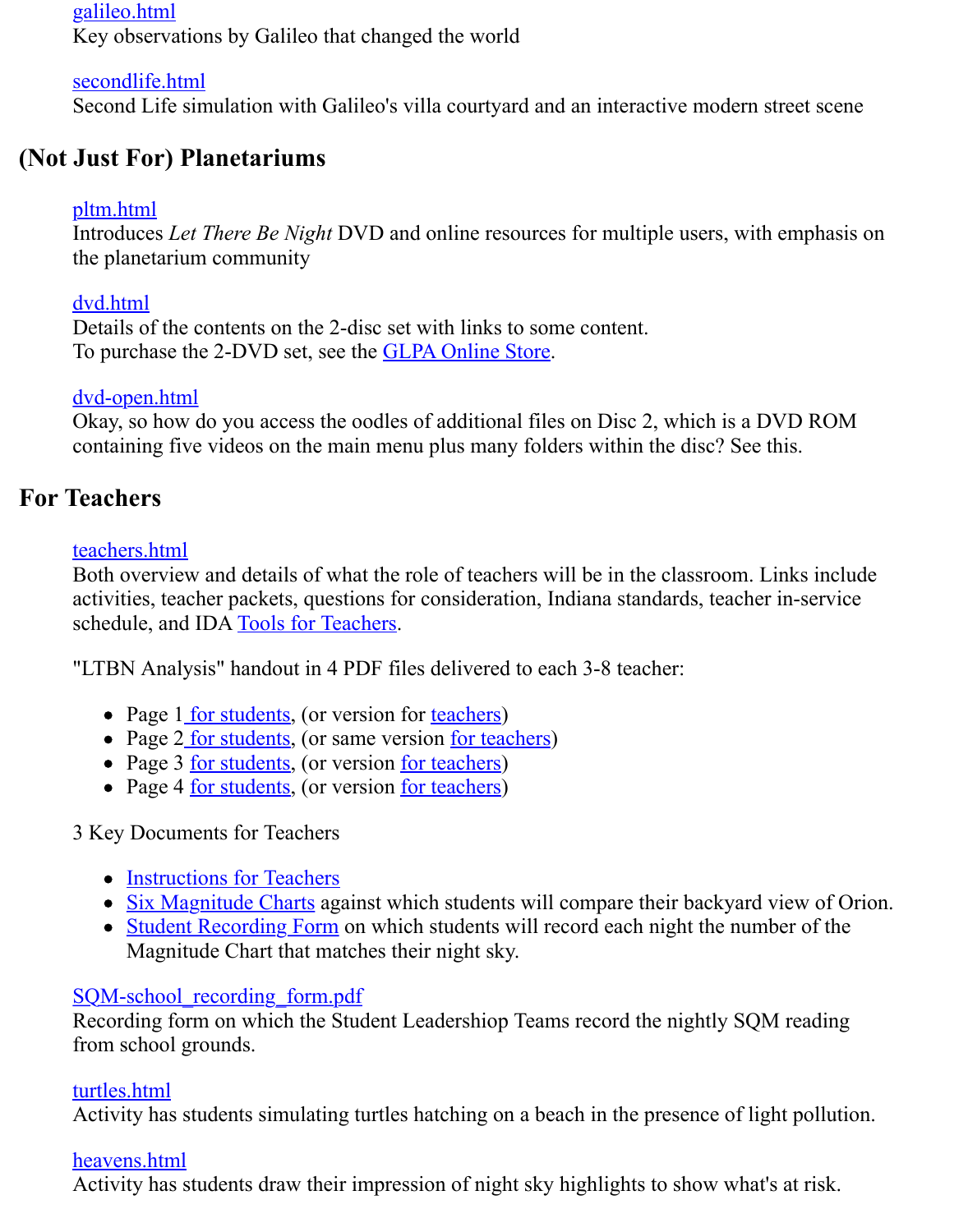[Jenny McCa](http://www.lettherebenight.com/blocks.html)rthy's overhead projection with Orion punchouts (with sample student art);

## **(Not [Just For\) P](http://www.lettherebenight.com/maglite.html)HM Families**

#### families.html

Describes the role of PHM students in grades 3-8, offers links to student project ideas, and introduces the Student Leadership Team.

#### projects.html

List of ideas for science fair projects, competitions, and academic fairs, relating outdoo lighting issues to local community situations.

#### [team.html](http://www.lettherebenight.com/families.html)

Student Leadership Teams from each of 14 schools study light pollution in-depth and creatership LEGO model of the experiment results

#### [phm.html](http://www.lettherebenight.com/projects.html)

Interactive map of PHM school district that links to the respective schools

[Events at t](http://www.lettherebenight.com/team.html)he respective PHM schools:

- bittersweet.html Bittersweet Elementary School
- [disc](http://www.lettherebenight.com/phm.html)overy.html Discovery Middle School
- elm.html Elm Road Elementary School
- elsierogers.html [Elsie Rogers Ele](http://www.lettherebenight.com/bittersweet.html)mentary School
- grissom.html [Grissom Middl](http://www.lettherebenight.com/discovery.html)e School
- horizon.html [Horizon E](http://www.lettherebenight.com/elm.html)lementary School
- madison.html [Madison Elemen](http://www.lettherebenight.com/elsierogers.html)tary School
- maryfrank.html [Mary Frank E](http://www.lettherebenight.com/grissom.html)lementary School
- meadows.html [Meadows Ed](http://www.lettherebenight.com/horizon.html)ge Elementary School
- moran.html [Moran Elemen](http://www.lettherebenight.com/madison.html)tary School
- <u>northpoint.html</u> [Northpoint Elem](http://www.lettherebenight.com/maryfrank.html)entary School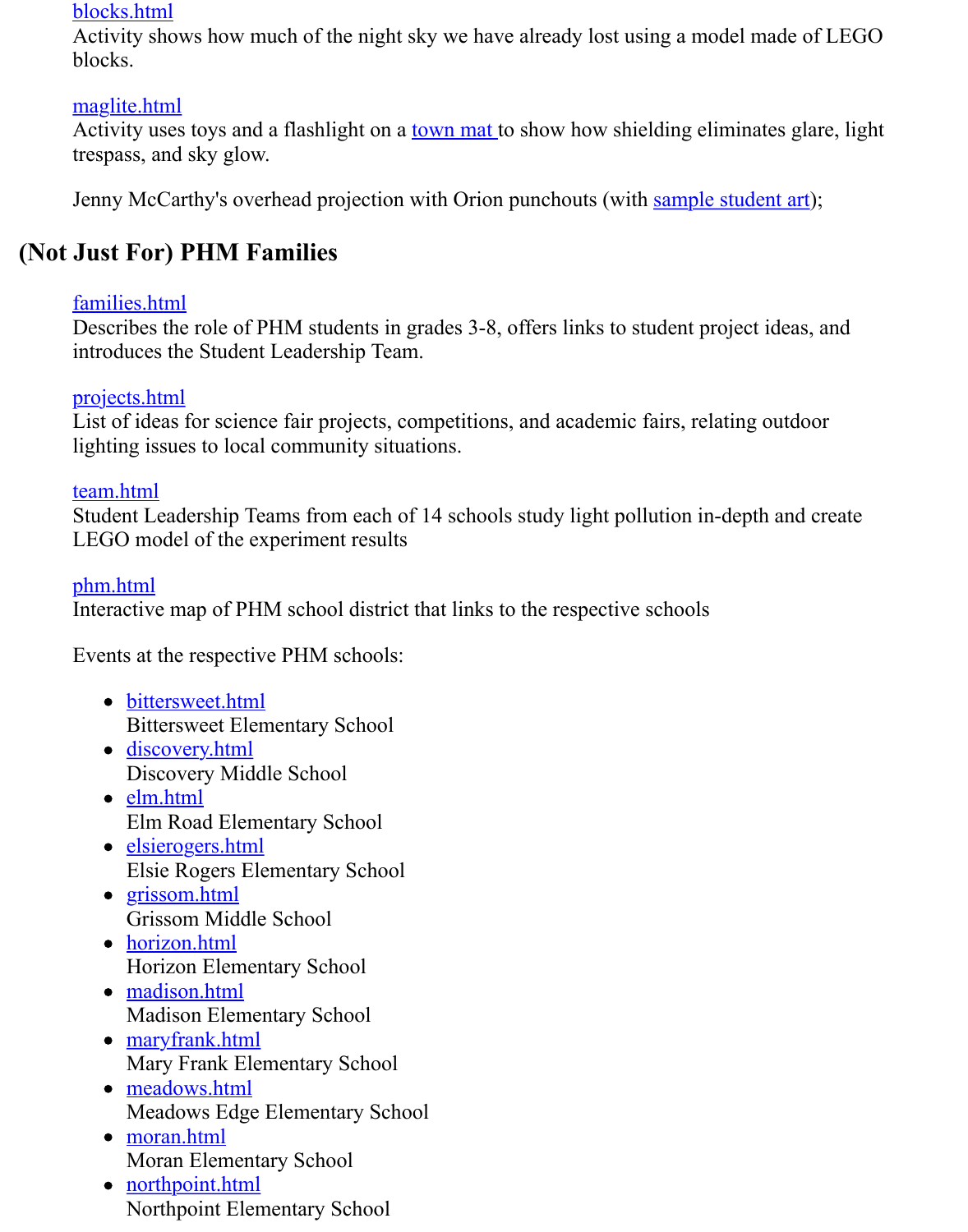stude[nt-fireflies.html](http://www.lettherebenight.com/prairievista.html)

A student project addresses the apparent loss offireflies.

stude[nt-littledipper.htm](http://www.lettherebenight.com/schmucker.html)l A stu[dent science fair](http://www.lettherebenight.com/waltdisney.html) project asks, "Is light pollution affecting the way we see our night

#### student-shielding.html

[A student science fair](http://www.lettherebenight.com/student-fireflies.html) project suggests light pollution is lessened when outdoor lights are shielded.

## **Supporters of** *Let There Be Night*

#### support.html

[Lists the companies, or](http://www.lettherebenight.com/student-shielding.html)ganizations, and individuals who value the night enough to make stand in defense of darkness.

Hear the Podcast: Let There Be Night is featured on the "Gosh Dim It All!" podcast, which was broadcast by the New Media Working Group of the International Year of Astronom You can also find it and daily astronomy podcasts at 365 Days of Astronomy. Scroll do [\(or find in the](http://www.lettherebenight.com/support-former.html) Archives) the podcast for Sunday, January 18, 2009.

## **DVD World Premiere**

At the *Let There Be Night* DVD world premiere on November 9, 2008, guests viewed excerpt videos and watched the feature presentation with Galileo a[nd Hypatia in its entirety.](http://365daysofastronomy.org/) Bob Hay Manager of Jordan Toyota, presented a \$10,000.00 check to PHM Superintendent Dr. Jerry T. support production of the DVD.



To see TV news broadcast of the event, click the camera icon next to "Planetarium fights light www.fox28.com/global/story.asp?s=9319293.